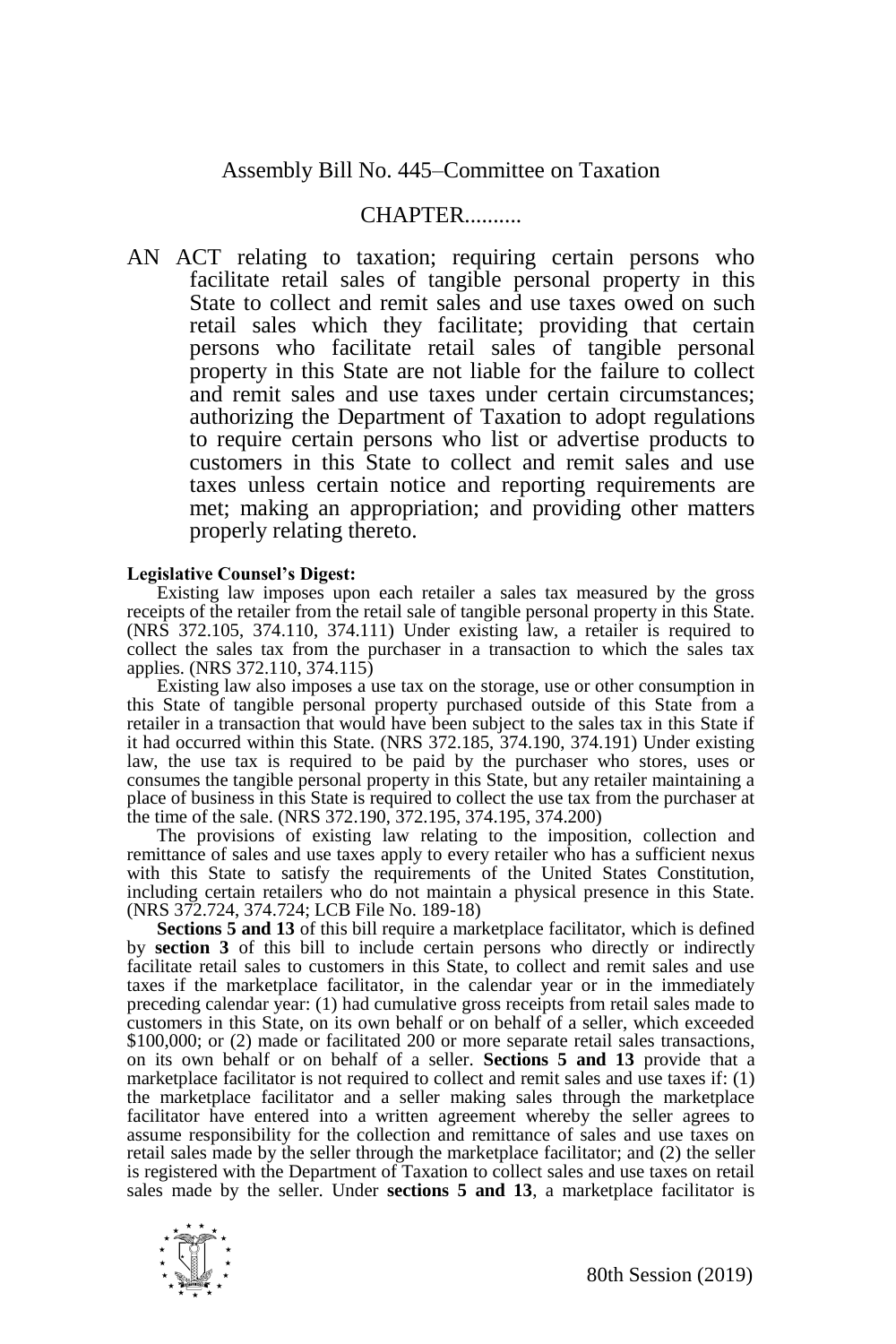required, upon the request of the Department of Taxation, to provide a report to the Department containing certain information about each seller with whom the marketplace facilitator has entered into such an agreement.

**Sections 6 and 14** of this bill provide that a marketplace facilitator is not liable for the payment of sales and use tax for a retail sale which the marketplace facilitator made or facilitated on behalf of a seller if the marketplace facilitator provides proof that the marketplace facilitator made a reasonable effort to obtain accurate information from the seller regarding the retail sale and the failure to collect and remit the correct sales tax on the retail sale was due to incorrect information provided by the seller. **Sections 6 and 14** also provide that a marketplace facilitator is not liable for the payment of sales and use tax, up to a certain amount, for a retail sale which the marketplace facilitator made or facilitated on behalf of a seller through the marketplace of the marketplace facilitator if the sale was made before January 1, 2021, and the failure to collect the sales tax or use tax was due to an error other than an error in sourcing the retail sale.

**Sections 7 and 15** of this bill authorize the Department of Taxation to adopt regulations requiring referrers, which are defined in **sections 7 and 15** as certain persons who receive a fee in exchange for listing or advertising a product for a seller but do not collect money or other consideration from a customer, to impose, collect and remit sales and use taxes if, in the calendar year or in the immediately preceding calendar year: (1) 200 or more retail sales to customers in this State result from referrals made by the referrer; or (2) the cumulative gross receipts of sales resulting from such referrals exceed \$100,000. **Sections 7 and 15** require any regulations adopted by the Department to provide that a referrer is not required to collect and remit sales and use taxes if the referrer complies with certain notice requirements and makes a periodic report to the Department.

**Sections 8 and 16** of this bill provide that the provisions of this bill do not create a private right of action against a marketplace facilitator and that a marketplace facilitator is immune from civil liability for claims arising from the overpayment of sales and use tax if the marketplace facilitator acted in good faith.

**Section 16.5** of this bill makes an appropriation to the Interim Finance Committee for allocation to the Department of Taxation for personnel and operating costs incurred by the Department relating to the implementation of this bill.

EXPLANATION – Matter in *bolded italics* is new; matter between brackets **[**omitted material**]** is material to be omitted.

## THE PEOPLE OF THE STATE OF NEVADA, REPRESENTED IN SENATE AND ASSEMBLY, DO ENACT AS FOLLOWS:

**Section 1.** Chapter 372 of NRS is hereby amended by adding thereto the provisions set forth as sections 2 to 8, inclusive, of this act.

**Sec. 2.** *As used in sections 2 to 8, inclusive, of this act, unless the context otherwise requires, the words and terms defined in sections 2.5, 3 and 4 of this act have the meanings ascribed to them in those sections.*

**Sec. 2.5.** *"Affiliate" means a person who directly or indirectly owns or controls, is owned or controlled by, or is under* 

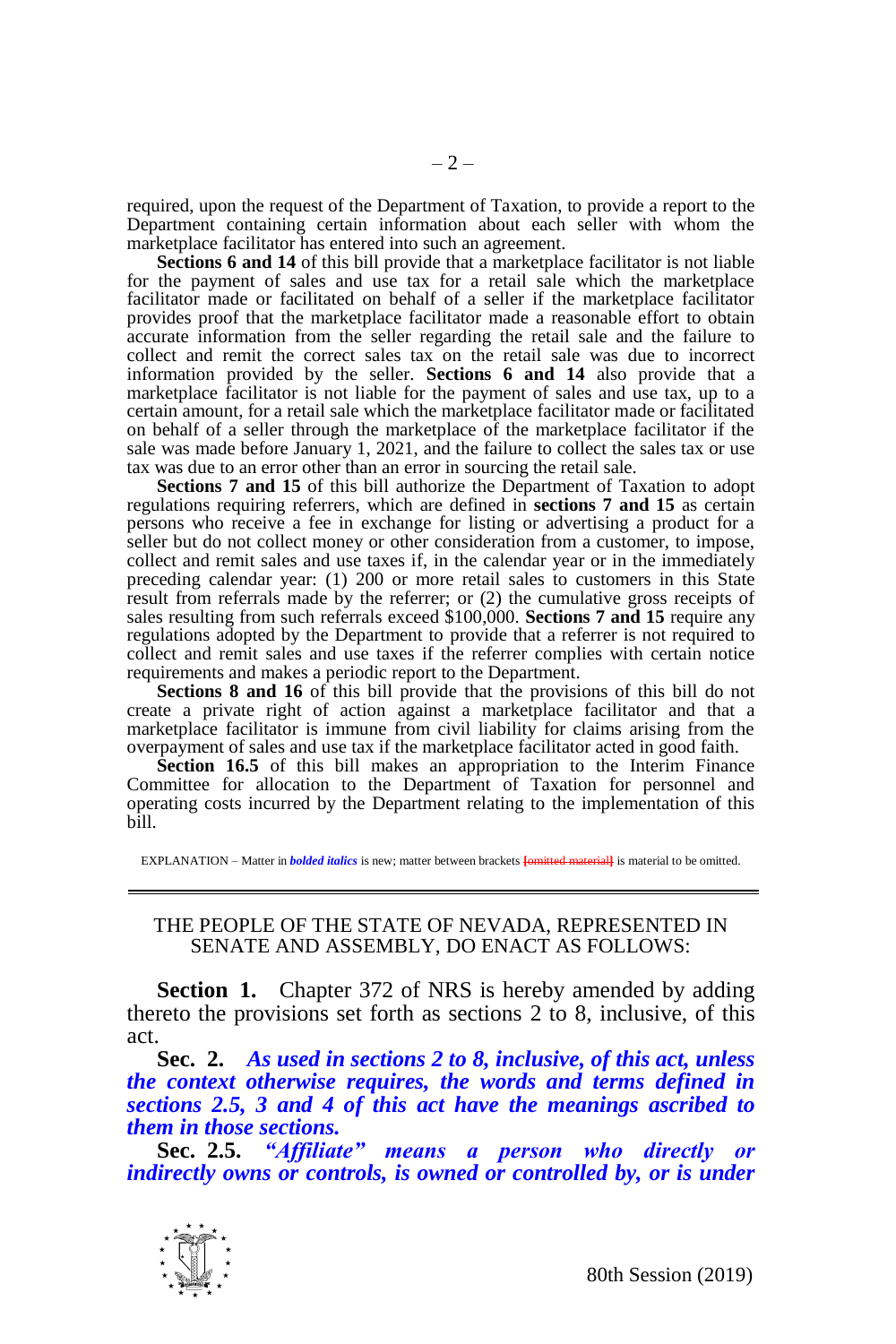*common ownership or control with, another person. For the purposes of this section, control shall be presumed to exist if any person directly or indirectly owns, controls, holds with the power to vote or holds proxies representing 10 percent or more of the voting securities of any other person. This presumption may be rebutted by a showing that control does not exist in fact.*

**Sec. 3.** *1. "Marketplace facilitator" means a person, including any affiliate of the person, who:*

*(a) Directly or indirectly, does one or more of the following to facilitate a retail sale:*

*(1) Lists, makes available or advertises tangible personal property for sale by a marketplace seller in a marketplace owned, operated or controlled by the person;*

*(2) Facilitates the sale of a marketplace seller's product marketplace by transmitting or otherwise communicating an offer or acceptance of a retail sale of tangible personal property between a marketplace seller and a purchaser in a forum including a shop, store, booth, catalog, Internet site or similar forum;* 

*(3) Owns, rents, licenses, makes available or operates any electronic or physical infrastructure or any property, process, method, copyright, trademark or patent that connects marketplace sellers to purchasers for the purpose of making retail sales of tangible personal property;*

*(4) Provides a marketplace for making retail sales of tangible personal property, or otherwise facilitates retail sales of tangible personal property, regardless of ownership or control of the tangible personal property that is the subject of the retail sale;*

*(5) Provides software development or research and development activities related to any activity described in this subsection, if such software development or research and development activities are directly related to the physical or electronic marketplace provided by a marketplace provider;*

*(6) Provides or offers fulfillment or storage services for a marketplace seller;*

*(7) Sets prices for the sale of tangible personal property by a marketplace seller;*

*(8) Provides or offers customer service to a marketplace seller or the customers of a marketplace seller, or accepts or assists with taking orders, returns or exchanges of tangible personal property sold by a marketplace seller; or*

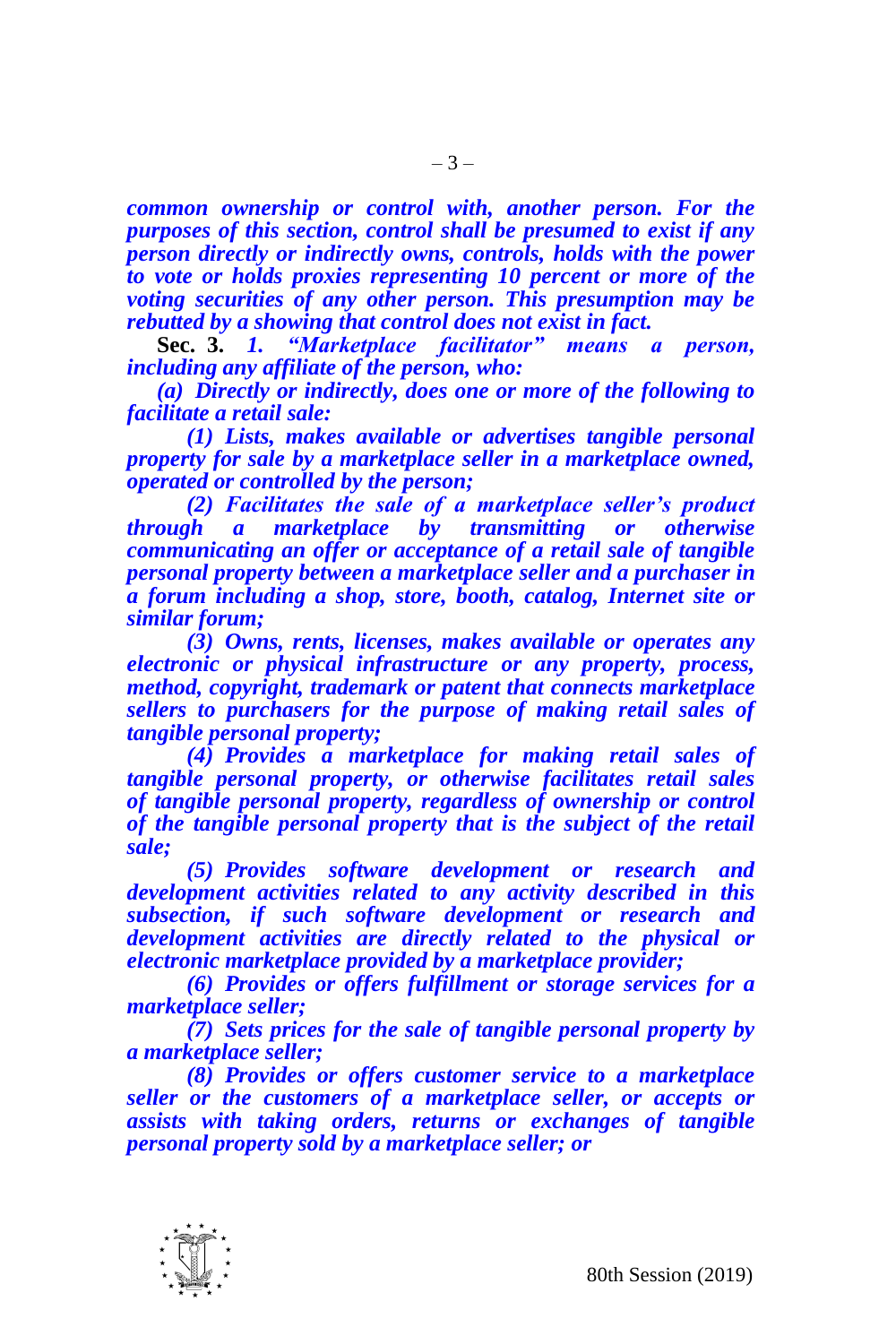*(9) Brands or otherwise identifies sales as those of the marketplace facilitator; and*

*(b) Directly or indirectly, does one or more of the following to facilitate a retail sale:*

*(1) Collects the sales price or purchase price of a retail sale of tangible personal property;*

*(2) Provides payment processing services for a retail sale of tangible personal property;*

*(3) Charges, collects or otherwise receives selling fees, listing fees, referral fees, closing fees, fees for inserting or making available tangible personal property on a marketplace or other consideration from the facilitation of a retail sale of tangible personal property, regardless of ownership or control of the tangible personal property that is the subject of the retail sale;*

*(4) Through terms and conditions, agreements or arrangements with a third party, collects payment in connection with a retail sale of tangible personal property from a purchaser and transmits that payment to the marketplace seller, regardless of whether the person collecting and transmitting such payment receives compensation or other consideration in exchange for the service; or*

*(5) Provides a virtual currency that purchasers are allowed or required to use to purchase tangible personal property.*

*2. The term does not include:*

*(a) A person who provides Internet advertising services, including, without limitation, the listing of products for sale, if the person does not directly or indirectly or through an affiliate:*

*(1) Transmit or otherwise communicate an offer or acceptance of a retail sale of tangible personal property between a marketplace seller and a purchaser; and*

*(2) Do one or more of the activities listed in paragraph (b) of subsection 1.*

*(b) A person who arranges, books or otherwise facilitates, for a commission, fee or other consideration, vacation or travel packages or rental car or other travel reservations or accommodations through a marketplace owned, operated or controlled by the person. The exclusion set forth in this paragraph applies only with respect to the arranging, booking or facilitation, for a commission, fee or other consideration, of the lease or rental of a passenger car, as defined in NRS 482.087.*

**Sec. 4.** *"Marketplace seller" means:*

*1. A seller who makes retail sales through any physical or electronic marketplace owned, operated or controlled by a* 

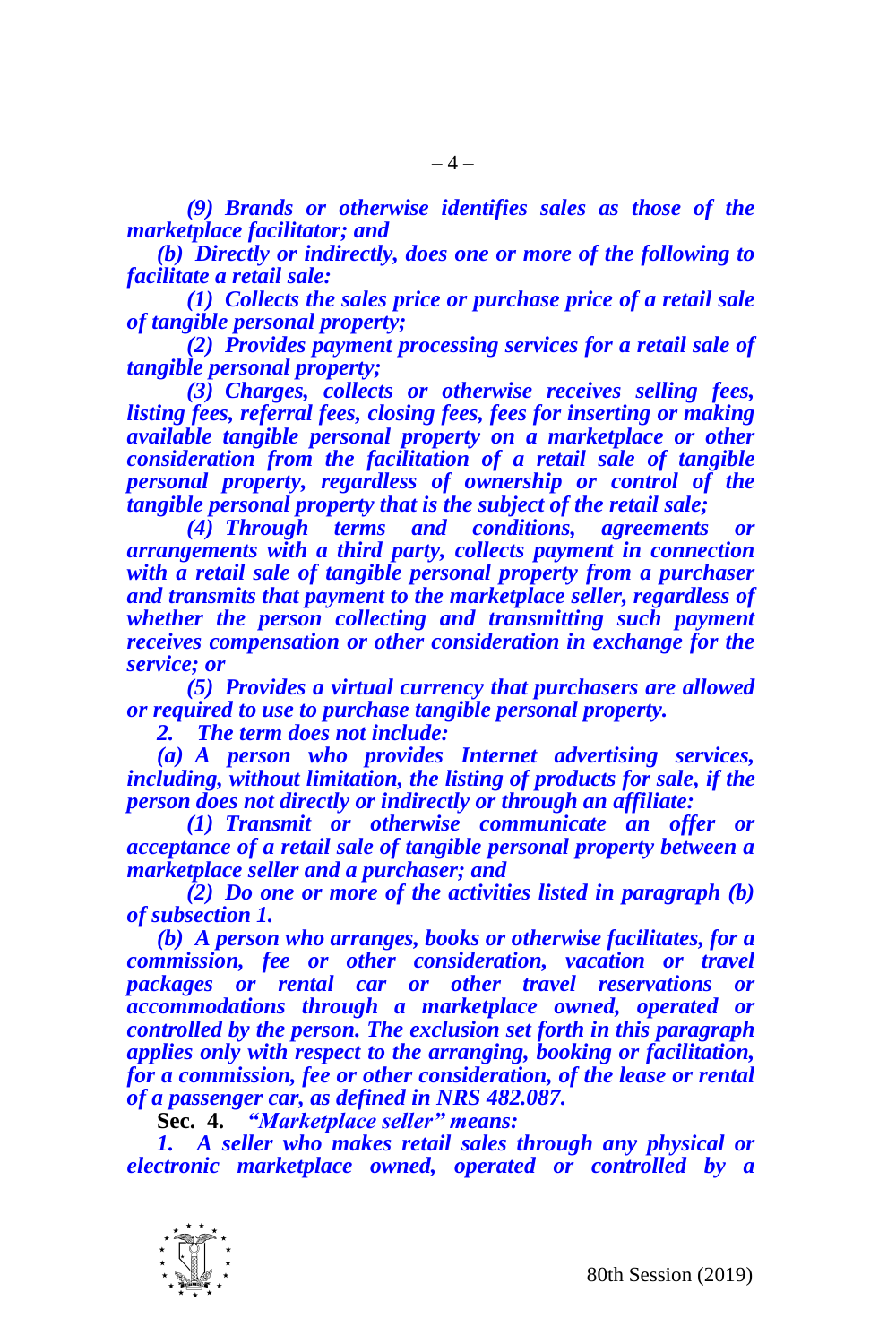*marketplace facilitator, even if such seller would not have been required to collect and remit the sales tax or use tax had the sale not been made through such marketplace; or*

*2. A seller who makes retail sales resulting from a referral by a referrer, even if such seller would not have been required to collect and remit the sales tax or use tax had the sale not been made through such referrer.*

**Sec. 5.** *1. Except as otherwise provided in this section and section 6 of this act, the provisions of this chapter relating to the imposition, collection and remittance of the sales tax, and the collection and remittance of the use tax, apply to a marketplace facilitator during a calendar year in which or during a calendar year immediately following any calendar year in which:*

*(a) The cumulative gross receipts from retail sales made or facilitated by the marketplace facilitator on its own behalf or for one or more marketplace sellers to customers in this State exceed \$100,000; or*

*(b) The marketplace facilitator makes or facilitates 200 or more separate retail sales transactions on his or her own behalf or for one or more marketplace sellers to customers in this State.*

*2. The provisions of this chapter relating to the imposition, collection and remittance of sales tax and the collection and remittance of use tax do not apply to a marketplace facilitator described in subsection 1 if:*

*(a) The marketplace facilitator and the marketplace seller have entered into a written agreement whereby the marketplace seller assumes responsibility for the collection and remittance of the sales tax, and the collection and remittance of the use tax, for retail sales made by the marketplace seller through the marketplace facilitator; and*

*(b) The marketplace seller has obtained a permit pursuant to NRS 372.125 or registered pursuant to NRS 360B.200.*

 *Upon request of the Department, a marketplace facilitator shall provide to the Department a report containing the name of each marketplace seller with whom the marketplace facilitator has entered into an agreement pursuant to this subsection and such other information as the Department determines is necessary to ensure that each marketplace seller with whom the marketplace facilitator has entered into an agreement pursuant to this subsection has obtained a permit pursuant to NRS 372.125 or registered pursuant to NRS 360B.200.*

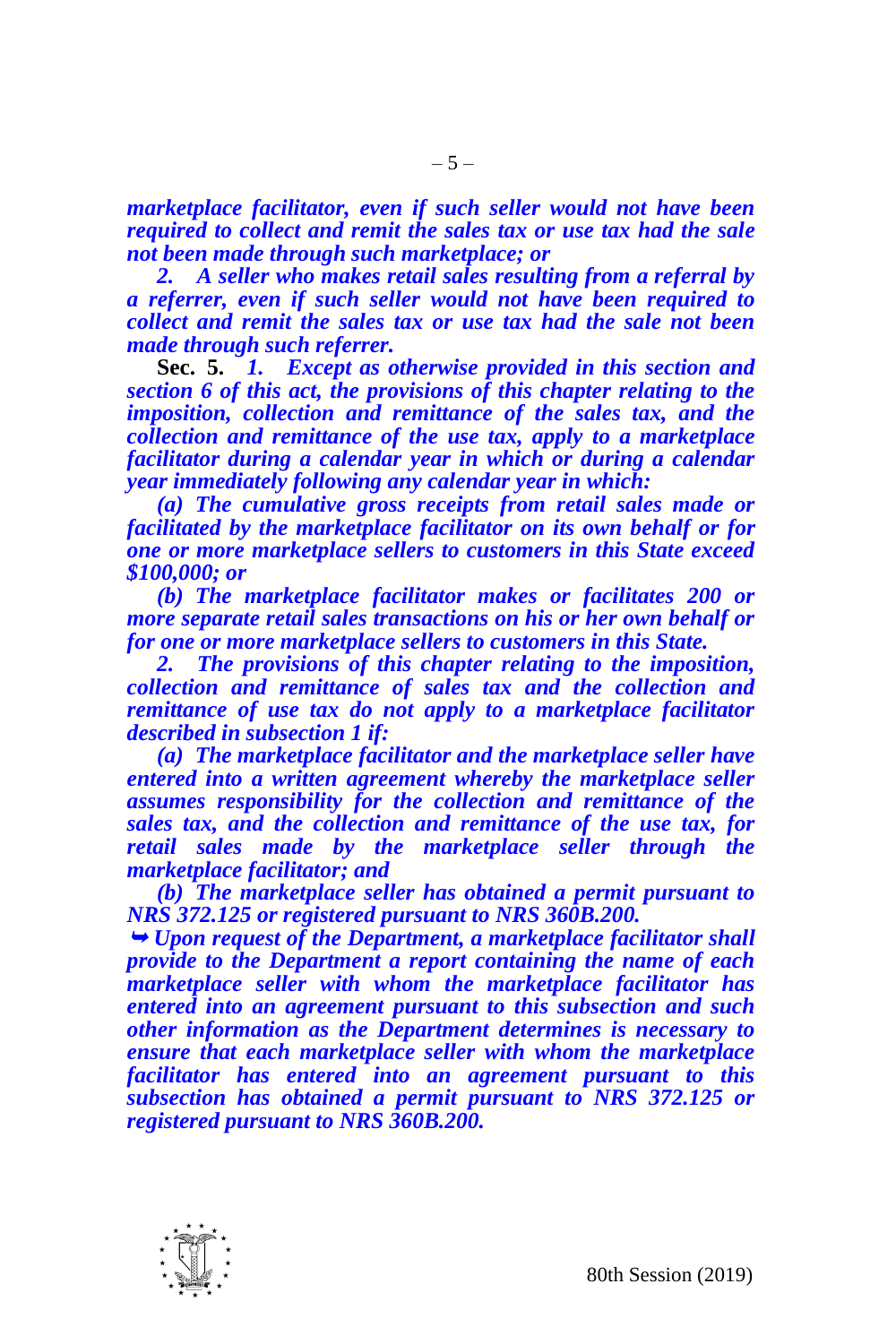*3. Except as otherwise provided in this section and section 6 of this act, the provisions of subsection 1 apply regardless of whether:*

*(a) The marketplace seller for whom a marketplace facilitator makes or facilitates a retail sale would not have been required to collect and remit the sales tax or the use tax had the retail sale not been facilitated by the marketplace facilitator;*

*(b) The marketplace seller for whom a marketplace facilitator makes or facilitates a retail sale was required to register with the Department pursuant to NRS 360B.200 or obtain a permit pursuant to NRS 372.125; or*

*(c) The amount of the sales price of a retail sale will ultimately accrue to or benefit the marketplace facilitator, the marketplace seller or any other person.*

*4. In administering the provisions of this chapter, the Department shall construe the terms "seller," "retailer" and "retailer maintaining a place of business in this State" in accordance with the provisions of this section.*

**Sec. 6.** *1. In administering the provisions of this chapter, the Department shall not hold a marketplace facilitator liable for the payment of any tax imposed by this chapter which is attributable to a retail sale made or facilitated on behalf of a marketplace seller who is not an affiliate of the marketplace facilitator if:*

*(a) The marketplace facilitator provides proof satisfactory to the Department that the marketplace facilitator has made a reasonable effort to obtain accurate information from the marketplace seller about the retail sale; and* 

*(b) The failure to collect and remit the correct tax on the retail sale was due to incorrect information provided to the marketplace facilitator by the marketplace seller.*

*2. Except as otherwise provided in subsection 3, in administering the provisions of this chapter, the Department shall not hold a marketplace facilitator liable for the payment of any tax imposed by this chapter which is attributable to a retail sale made or facilitated on behalf of a marketplace seller who is not an affiliate of the marketplace facilitator if the marketplace facilitator provides proof satisfactory to the Department that:*

*(a) The retail sale was made before January 1, 2021;*

*(b) The retail sale was made through a marketplace of the marketplace facilitator; and* 

*(c) The failure to collect the sales tax or use tax was due to an error other than an error in sourcing the retail sale.*

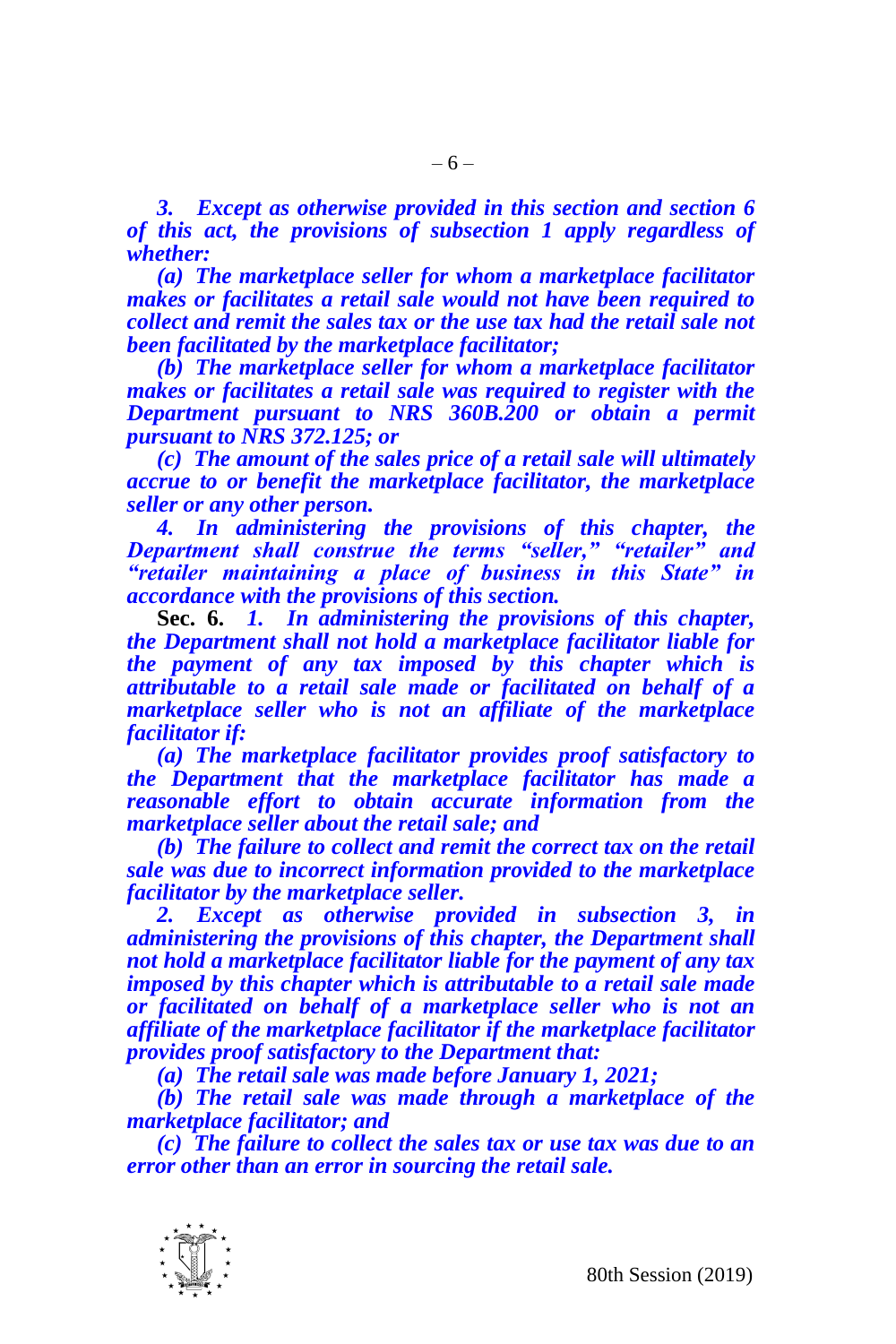*3. The relief from liability provided pursuant to subsection 2 for the 2019 and 2020 calendar year, respectively, shall not exceed 5 percent of the total sales and use tax owed for the calendar year on the cumulative gross receipts of the marketplace facilitator from retail sales made or facilitated by the marketplace facilitator for one or more marketplace sellers to customers in this State.* 

*4. If a marketplace facilitator is relieved of liability for the collection and remittance of any amount of the sales tax or use tax pursuant to subsection 1, the marketplace seller or purchaser, as applicable, is liable for the payment of such uncollected, unpaid or unremitted tax.*

*5. To the extent that a marketplace facilitator is relieved of liability for the collection and remittance of any tax pursuant to subsections 2 and 3, the marketplace seller for whom the marketplace facilitator made or facilitated the retail sale giving rise to the tax is also relieved of such liability.*

*6. Nothing in this section shall be construed to relieve any person of liability for collecting but failing to remit to the Department any tax imposed by this chapter.*

**Sec. 7.** *1. The Department may provide by regulation that, except as otherwise provided in this section, the provisions of this chapter relating to the imposition, collection and remittance of the sales tax, and the collection and remittance of the use tax, apply to a referrer during a calendar year in which, or during a calendar year immediately following any calendar year in which:*

*(a) The cumulative gross receipts from retail sales to customers in this State resulting from referrals from a platform of the referrer are in excess of \$100,000; or*

*(b) There are 200 or more separate retail sales transactions involving sales to customers in this State resulting from referrals from a platform of the referrer.*

*2. Any regulations adopted by the Department pursuant to subsection 1 must provide that the provisions of this chapter relating to the imposition, collection and remittance of the sales tax, and the collection and remittance of the use tax do not apply to a referrer described in subsection 1 if the referrer:*

*(a) Posts a conspicuous notice on each platform of the referrer that includes all of the following:*

*(1) A statement that sales and use tax is due on certain purchases;*

*(2) A statement that the marketplace seller from whom the person is purchasing on the platform may or may not collect and remit sales and use tax on a purchase;*

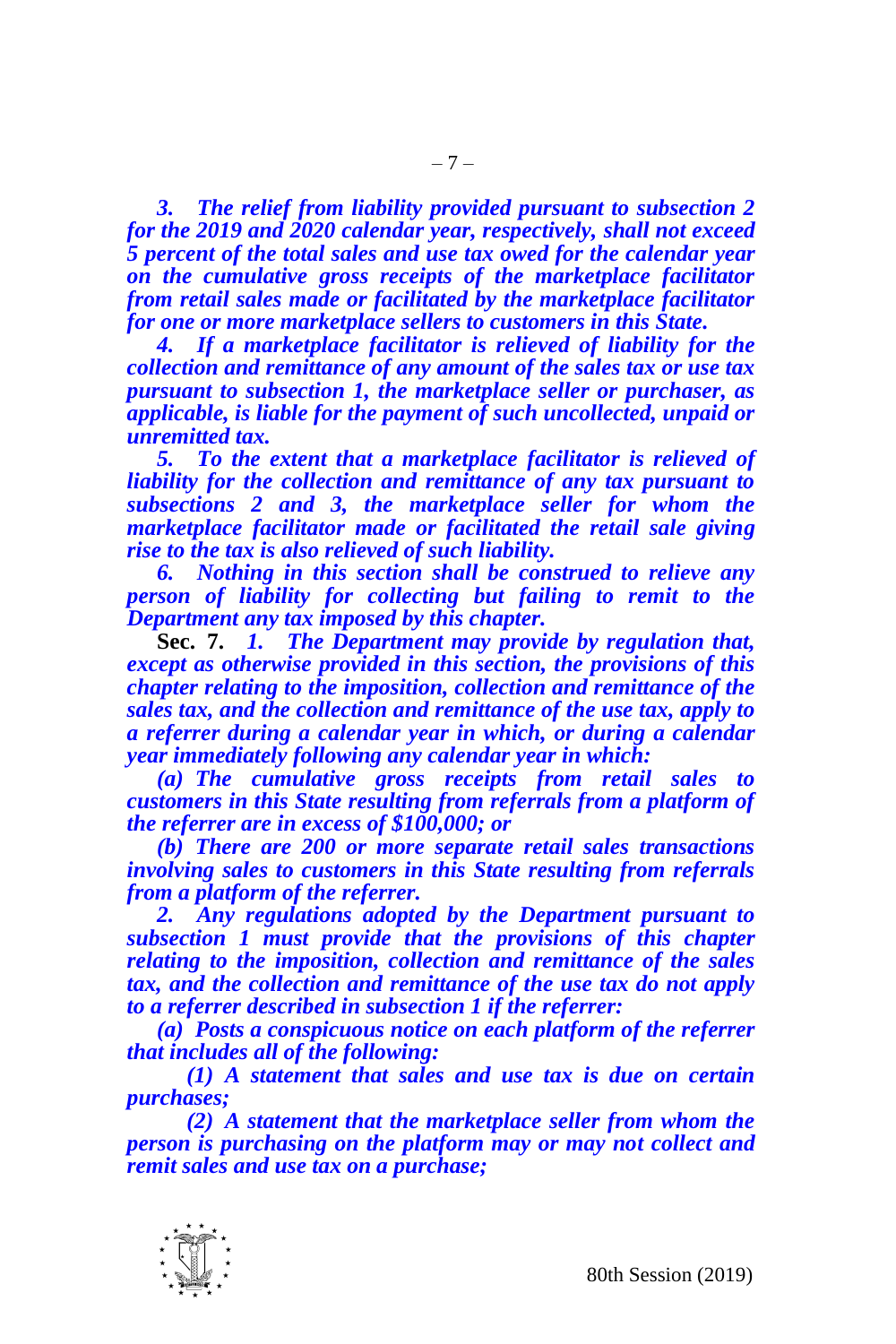*(3) A statement that Nevada requires the purchaser to pay sales or use tax and file a sales and use tax return if sales or use tax is not collected at the time of the sale by the marketplace seller;*

*(4) Information informing the purchaser that the notice is provided under the requirements of this section; and*

*(5) Instructions for obtaining additional information from the Department regarding whether and how to remit sales and use tax;*

*(b) The referrer provides a monthly notice to each marketplace seller to whom the referrer made a referral of a potential customer located in this State during the previous calendar year, which monthly notice shall contain all of the following:*

*(1) A statement that Nevada imposes sales and use tax on retail sales in this State;*

*(2) A statement that a marketplace facilitator or other*  retailer making retail sales in this State must collect and remit *sales and use tax; and*

*(3) Instructions for obtaining additional information from the Department regarding the collection and remittance of sales and use tax; and*

*(c) The referrer provides the Department with periodic reports in an electronic format and in the manner prescribed by the Department, which reports contain all of the following:*

*(1) A list of marketplace sellers who received a notice from the referrer pursuant to paragraph (b);*

*(2) A list of marketplace sellers that collect and remit sales and use tax and that list or advertise the marketplace seller's products for sale on a platform of the referrer; and*

*(3) An affidavit signed under penalty of perjury from an officer of the referrer affirming that the referrer made reasonable efforts to comply with the applicable sales and use tax notice and reporting requirements of this subsection.*

*3. Any regulations adopted by the Department pursuant to subsection 1 must provide that in administering the provisions of this chapter, the Department shall construe the terms "seller," "retailer" and "retailer maintaining a place of business in this State" in accordance with the provisions of this section.*

*4. Any regulations adopted by the Department pursuant to subsection 1 must apply only to referrals by a referrer and shall not preclude the applicability of other provisions of this chapter to a person who is a referrer and is also a retailer, a marketplace facilitator or a marketplace seller.*

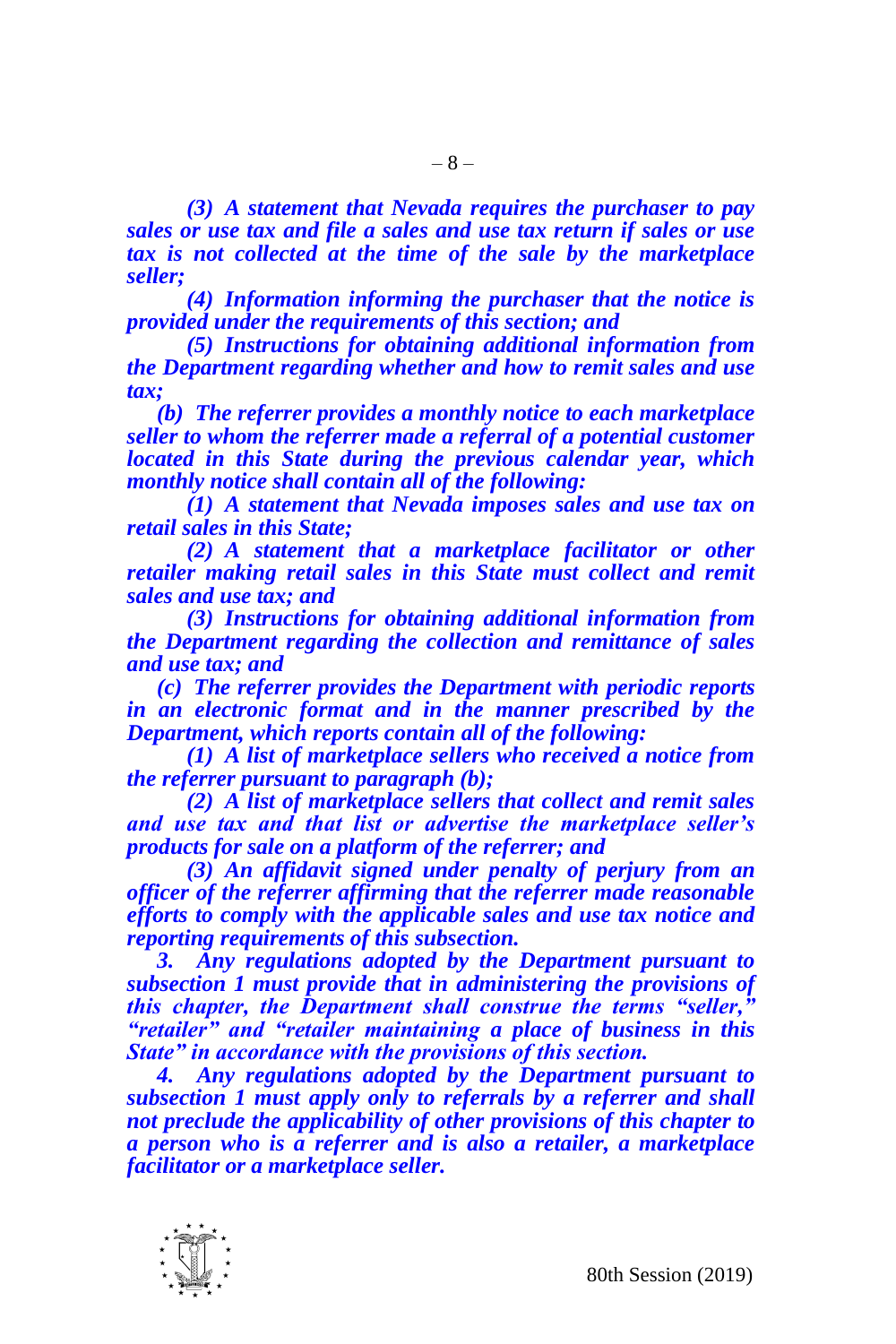*5. As used in this section:*

*(a) "Platform" means an electronic or physical medium, including, without limitation, an Internet site or catalog, that is owned, operated or controlled by a referrer.*

*(b) "Referral" means the transfer through telephone, Internet link or other means by a referrer of a potential customer to a retailer or seller who advertises or lists products for sale on a platform of the referrer.*

*(c) "Referrer":*

*(1) Means a person who does all of the following:*

*(I) Contracts or otherwise agrees with a retailer, seller or marketplace facilitator to list or advertise for sale a product of the retailer, seller or marketplace facilitator on a platform, provided such listing or advertisement identifies whether or not the retailer, seller or marketplace facilitator collects sales and use tax;*

*(II) Receives a commission, fee or other consideration from the retailer, seller or marketplace facilitator for the listing or advertisement;*

*(III) Provides referrals to a retailer, seller or marketplace facilitator, or an affiliate of a retailer, seller or marketplace facilitator; and*

*(IV) Does not collect money or other consideration from the customer for the transaction.*

*(2) Does not include:*

*(I) A person primarily engaged in the business of printing or publishing a newspaper; or*

*(II) A person who does not provide the retailer's, seller's or marketplace facilitator's shipping terms and who does not advertise whether a retailer, seller or marketplace facilitator collects sales or use tax.*

**Sec. 8.** *1. Nothing in sections 2 to 8, inclusive, of this act shall be construed to create any remedy or private right of action against a marketplace facilitator.*

*2. A marketplace facilitator that is required to collect taxes imposed by this chapter is immune from civil liability for claims arising from or related to the overpayment of taxes imposed by this chapter if the marketplace facilitator acted in good faith and without malicious intent.*

*3. Nothing in this section shall apply to or otherwise limit:*

*(a) Any claim, action, mandate, power, remedy or discretion of the Department, or an agent or designee of the Department.*

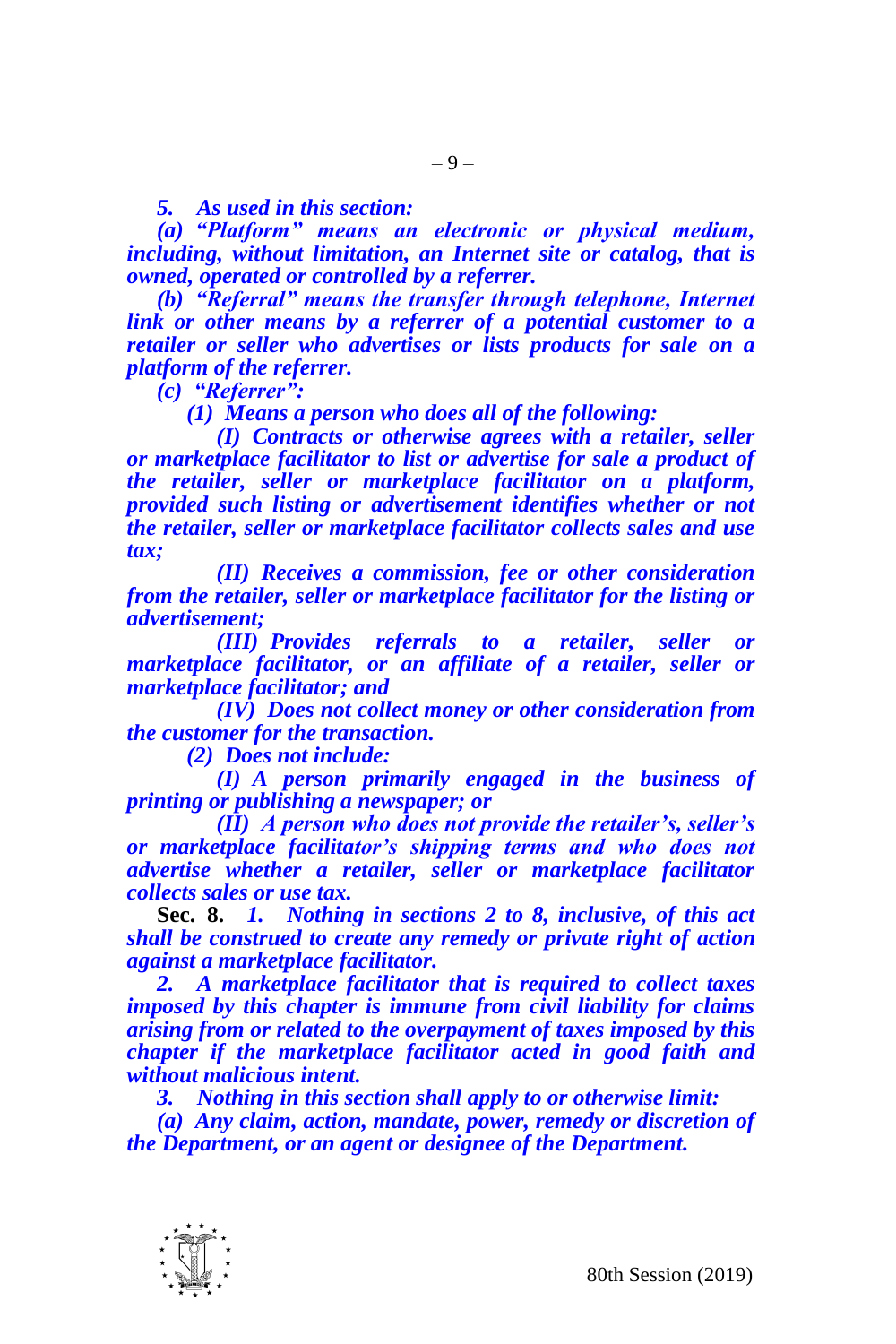*(b) The right of a taxpayer to seek a refund pursuant to NRS 372.630 to 372.720, inclusive.*

**Sec. 9.** Chapter 374 of NRS is hereby amended by adding thereto the provisions set forth as sections 10 to 16, inclusive, of this act.

**Sec. 10.** *As used in sections 10 to 16, inclusive, of this act, unless the context otherwise requires, the words and terms defined in sections 10.5, 11 and 12 of this act have the meanings ascribed to them in those sections.*

**Sec. 10.5.** *"Affiliate" means a person who directly or indirectly owns or controls, is owned or controlled by, or is under common ownership or control with, another person. For the purposes of this section, control shall be presumed to exist if any person directly or indirectly owns, controls, holds with the power to vote or holds proxies representing 10 percent or more of the voting securities of any other person. This presumption may be rebutted by a showing that control does not exist in fact.*

**Sec. 11.** *1. "Marketplace facilitator" means a person, including any affiliate of the person, who:*

*(a) Directly or indirectly, does one or more of the following to facilitate a retail sale:*

*(1) Lists, makes available or advertises tangible personal property for sale by a marketplace seller in a marketplace owned, operated or controlled by the person;*

*(2) Facilitates the sale of a marketplace seller's product through a marketplace by transmitting or otherwise communicating an offer or acceptance of a retail sale of tangible personal property between a marketplace seller and a purchaser in a forum including a shop, store, booth, catalog, internet site or similar forum;* 

*(3) Owns, rents, licenses, makes available or operates any electronic or physical infrastructure or any property, process, method, copyright, trademark or patent that connects marketplace sellers to purchasers for the purpose of making retail sales of tangible personal property;*

*(4) Provides a marketplace for making retail sales of tangible personal property, or otherwise facilitates retail sales of tangible personal property, regardless of ownership or control of the tangible personal property that is the subject of the retail sale;*

*(5) Provides software development or research and development activities related to any activity described in this subsection, if such software development or research and* 

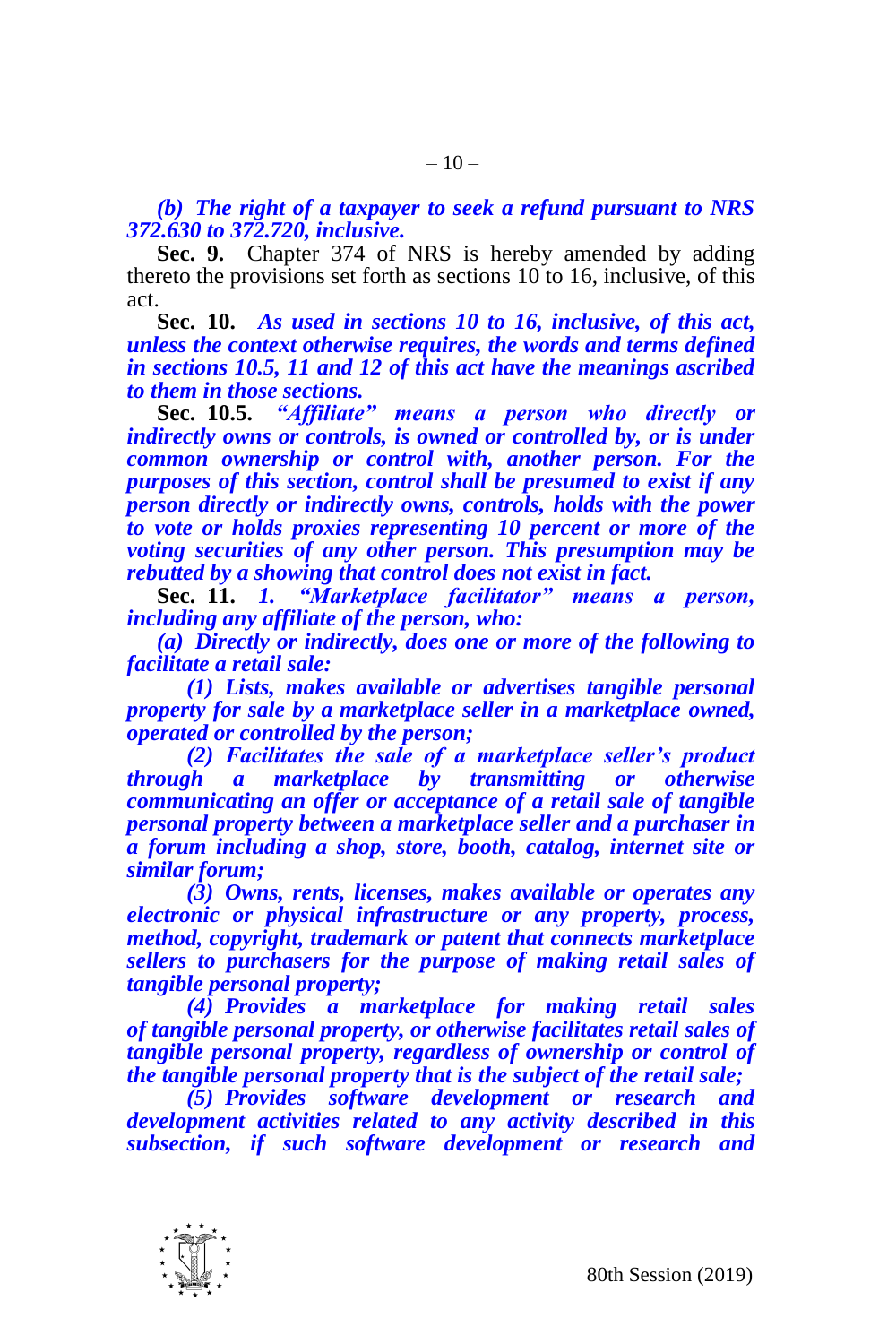*development activities are directly related to the physical or electronic marketplace provided by a marketplace provider;*

*(6) Provides or offers fulfillment or storage services for a marketplace seller;*

*(7) Sets prices for the sale of tangible personal property by a marketplace seller;*

*(8) Provides or offers customer service to a marketplace seller or the customers of a marketplace seller, or accepts or assists with taking orders, returns or exchanges of tangible personal property sold by a marketplace seller; or*

*(9) Brands or otherwise identifies sales as those of the marketplace facilitator; and*

*(b) Directly or indirectly, does one or more of the following to facilitate a retail sale:*

*(1) Collects the sales price or purchase price of a retail sale of tangible personal property;*

*(2) Provides payment processing services for a retail sale of tangible personal property;*

*(3) Charges, collects or otherwise receives selling fees, listing fees, referral fees, closing fees, fees for inserting or making available tangible personal property on a marketplace or other consideration from the facilitation of a retail sale of tangible personal property, regardless of ownership or control of the tangible personal property that is the subject of the retail sale;*

*(4) Through terms and conditions, agreements or arrangements with a third party, collects payment in connection with a retail sale of tangible personal property from a purchaser and transmits that payment to the marketplace seller, regardless of whether the person collecting and transmitting such payment receives compensation or other consideration in exchange for the service; or*

*(5) Provides a virtual currency that purchasers are allowed or required to use to purchase tangible personal property.*

*2. The term does not include:*

*(a) A person who provides Internet advertising services, including, without limitation, the listing of products for sale, if the person does not directly or indirectly or through an affiliate:*

*(1) Transmit or otherwise communicate an offer or acceptance of a retail sale of tangible personal property between a marketplace seller and a purchaser; and*

*(2) Do one or more of the activities listed in paragraph (b) of subsection 1.*

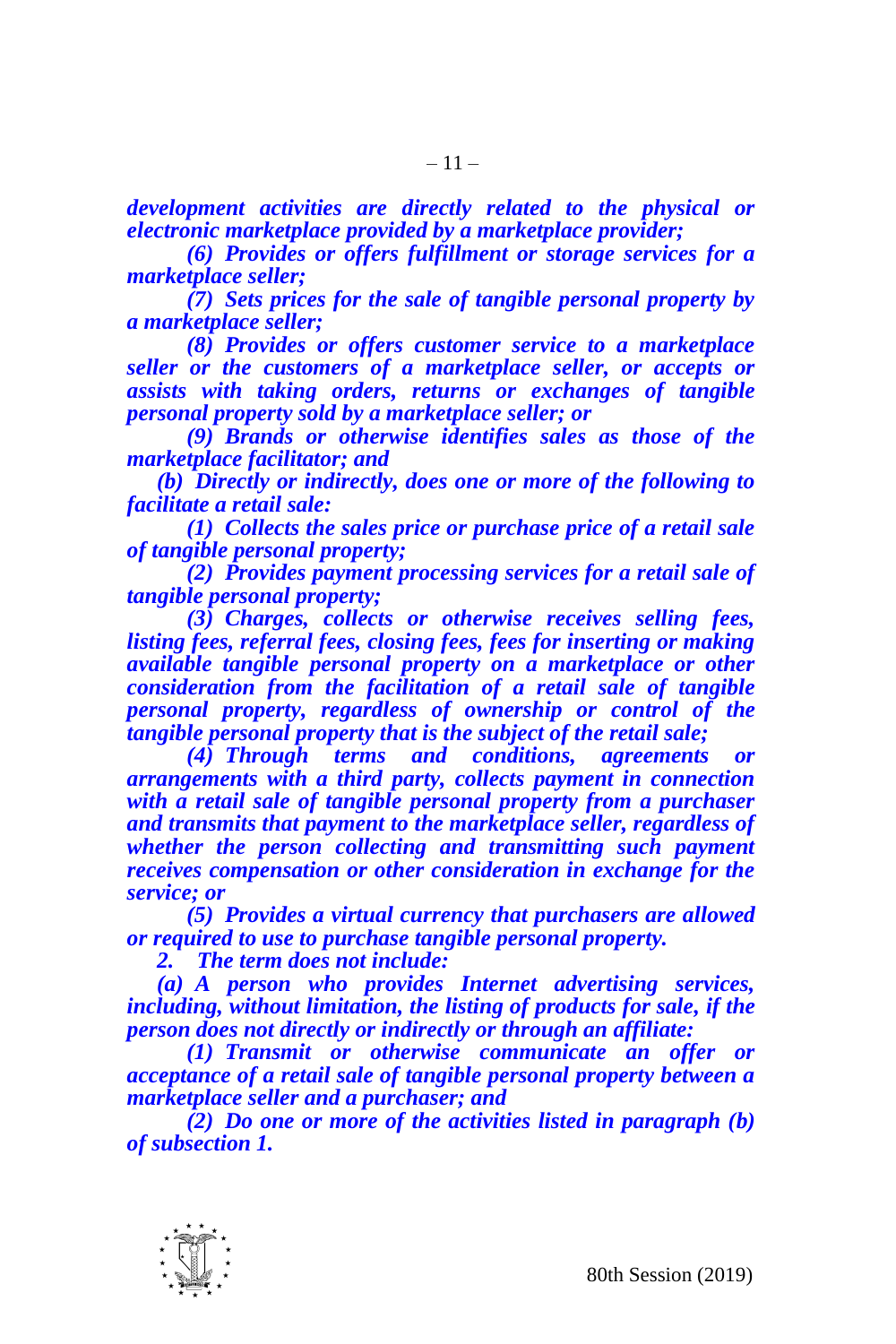*(b) A person who arranges, books or otherwise facilitates, for a commission, fee or other consideration, vacation or travel packages or rental car or other travel reservations or accommodations through a marketplace owned, operated or controlled by the person. The exclusion set forth in this paragraph applies only with respect to the arranging, booking or facilitation, for a commission, fee or other consideration, of the lease or rental of a passenger car, as defined in NRS 482.087.*

**Sec. 12.** *"Marketplace seller" means:*

*1. A seller who makes retail sales through any physical or electronic marketplace owned, operated or controlled by a marketplace facilitator, even if such seller would not have been required to collect and remit the sales tax or use tax had the sale not been made through such marketplace; or*

*2. A seller who makes retail sales resulting from a referral by a referrer, even if such seller would not have been required to collect and remit the sales tax or use tax had the sale not been made through such referrer.*

**Sec. 13.** *1. Except as otherwise provided in this section and section 14 of this act, the provisions of this chapter relating to the imposition, collection and remittance of the sales tax, and the collection and remittance of the use tax, apply to a marketplace facilitator during a calendar year in which, or during a calendar year immediately following any calendar year in which:*

*(a) The cumulative gross receipts from retail sales made or facilitated by the marketplace facilitator on his or her own behalf or for one or more marketplace sellers to customers in this State exceed \$100,000; or*

*(b) The marketplace facilitator makes or facilitates 200 or more separate retail sales transactions on his or her own behalf or for one or more marketplace sellers to customers in this State.*

*2. The provisions of this chapter relating to the imposition, collection and remittance of the sales tax, and the collection and remittance of the use tax do not apply to a marketplace facilitator described in subsection 1 if:*

*(a) The marketplace facilitator and the marketplace seller have entered into a written agreement whereby the marketplace seller assumes responsibility for the collection and remittance of the sales tax, and the collection and remittance of the use tax for retail sales made by the marketplace seller through the marketplace facilitator; and*

*(b) The marketplace seller has obtained a permit pursuant to NRS 374.130 or registered pursuant to NRS 360B.200.*

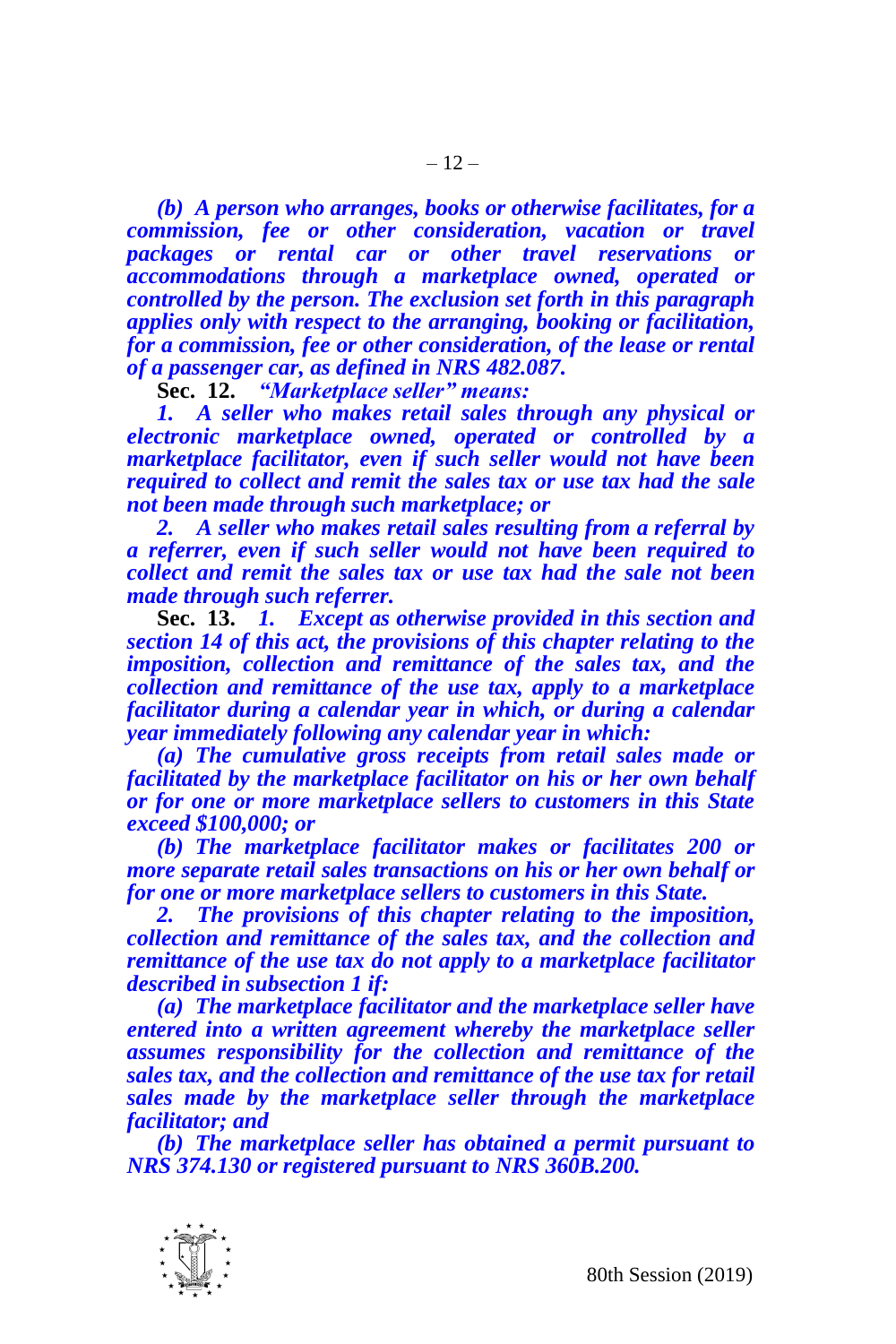*Upon request of the Department, a marketplace facilitator shall provide to the Department a report containing the name of each marketplace seller with whom the marketplace facilitator has entered into an agreement pursuant to this subsection and such other information as the Department determines is necessary to ensure that each marketplace seller with whom the marketplace facilitator has entered into an agreement pursuant to this subsection has obtained a permit pursuant to NRS 374.130 or registered pursuant to NRS 360B.200.*

*3. The provisions of subsection 1 apply regardless of whether:*

*(a) The marketplace seller for whom a marketplace facilitator makes or facilitates a retail sale would not have been required to collect and remit the sales tax or use tax had the retail sale not been facilitated by the marketplace facilitator.*

*(b) The marketplace seller for whom a marketplace facilitator makes or facilitates a retail sale was required to register with the Department pursuant to NRS 360B.200 or obtain a permit pursuant to NRS 374.130.*

*(c) The amount of the sales price of a retail sale will ultimately accrue to or benefit the marketplace facilitator, the marketplace seller or any other person.*

*4. In administering the provisions of this chapter, the Department shall construe the terms "seller," "retailer" and "retailer maintaining a place of business in this State" in accordance with the provisions of this section.*

**Sec. 14.** *1. In administering the provisions of this chapter, the Department shall not hold a marketplace facilitator liable for the payment of any tax imposed by this chapter which is attributable to a retail sale made or facilitated on behalf of a marketplace seller who is not an affiliate of the marketplace facilitator if:*

*(a) The marketplace facilitator provides proof satisfactory to the Department that the marketplace facilitator has made a reasonable effort to obtain accurate information from the marketplace seller about the retail sale; and* 

*(b) The failure to collect and remit the correct tax on the retail sale was due to incorrect information provided to the marketplace facilitator by the marketplace seller.*

*2. Except as otherwise provided in subsection 3, in administering the provisions of this chapter, the Department shall not hold a marketplace facilitator liable for the payment of any tax imposed by this chapter which is attributable to a retail sale made or facilitated on behalf of a marketplace seller who is not an* 

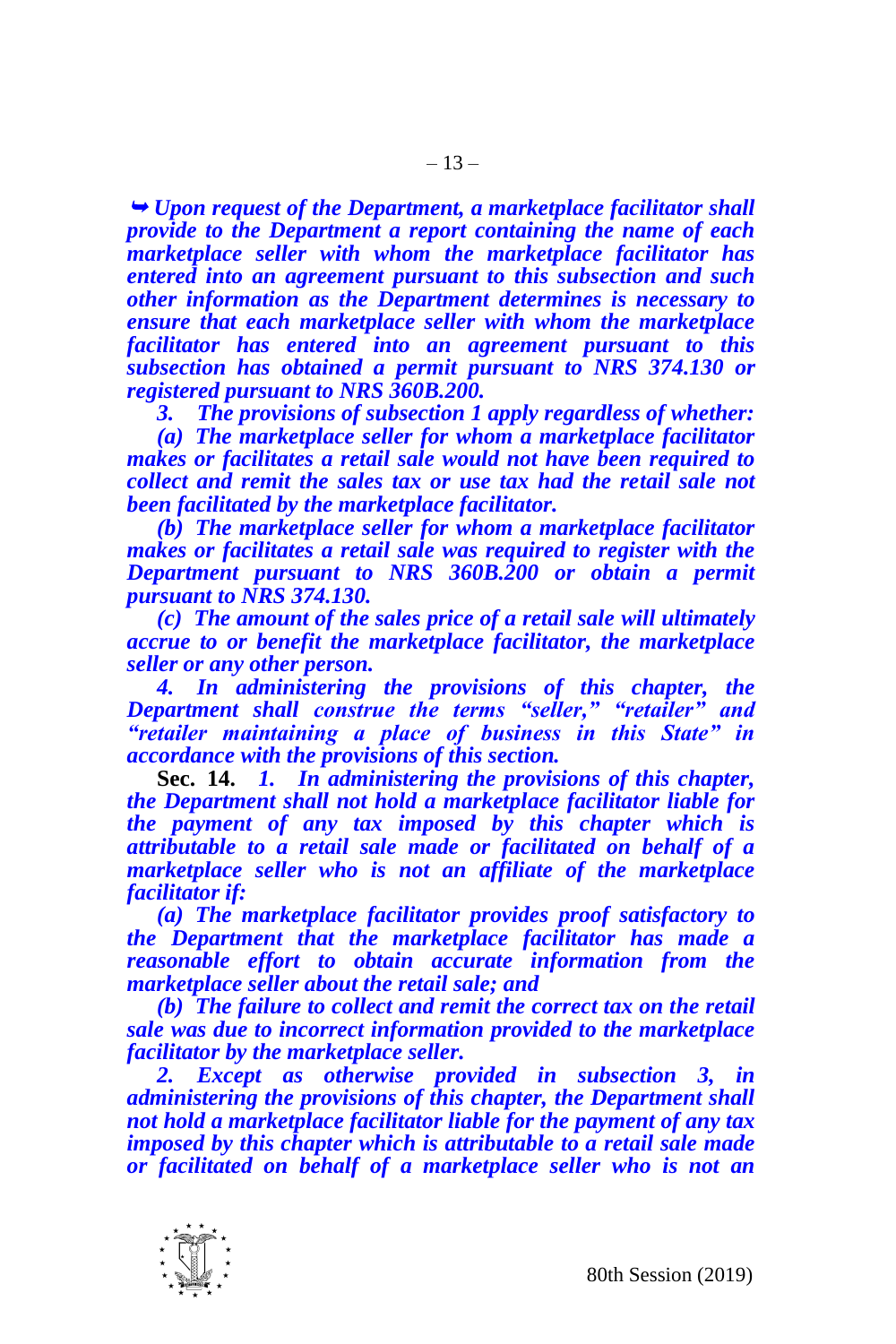*affiliate of the marketplace facilitator if the marketplace facilitator provides proof satisfactory to the Department that:*

*(a) The retail sale was made before January 1, 2021;*

*(b) The retail sale was made through a marketplace of the marketplace facilitator; and* 

*(c) The failure to collect the sales tax or use tax was due to an error other than an error in sourcing the retail sale.*

*3. The relief from liability provided pursuant to subsection 2 for the 2019 and 2020 calendar year, respectively, shall not exceed 5 percent of the total sales and use tax owed for the calendar year on the cumulative gross receipts of the marketplace facilitator from retail sales made or facilitated by the marketplace facilitator for one or more marketplace sellers to customers in this State.* 

*4. If a marketplace facilitator is relieved of liability for the collection and remittance of any amount of the sales tax or use tax pursuant to subsection 1, the marketplace seller or purchaser, as applicable, is liable for the payment of such uncollected, unpaid or unremitted tax.*

*5. To the extent that a marketplace facilitator is relieved of liability for the collection and remittance of any tax pursuant to subsections 2 and 3, the marketplace seller for whom the marketplace facilitator made or facilitated the retail sale giving rise to the tax is also relieved of such liability.*

*6. Nothing in this section shall be construed to relieve any person of liability for collecting but failing to remit to the Department any tax imposed by this chapter.*

**Sec. 15.** *1. The Department may provide by regulation that, except as otherwise provided in this section, the provisions of this chapter relating to the imposition, collection and remittance of the sales tax, and the collection and remittance of the use tax, apply to a referrer during a calendar year in which, or during a calendar year immediately following any calendar year in which:*

*(a) The cumulative gross receipts from retail sales to customers in this State resulting from referrals from a platform of the referrer are in excess of \$100,000; or*

*(b) There are 200 or more separate retail sales transactions involving sales to customers in this State resulting from referrals from a platform of the referrer.*

*2. Any regulation adopted by the Department pursuant to subsection 1 must provide that the provisions of this chapter relating to the imposition, collection and remittance of the sales tax and the collection and remittance of the use tax do not apply to a referrer described in subsection 1 if the referrer:*

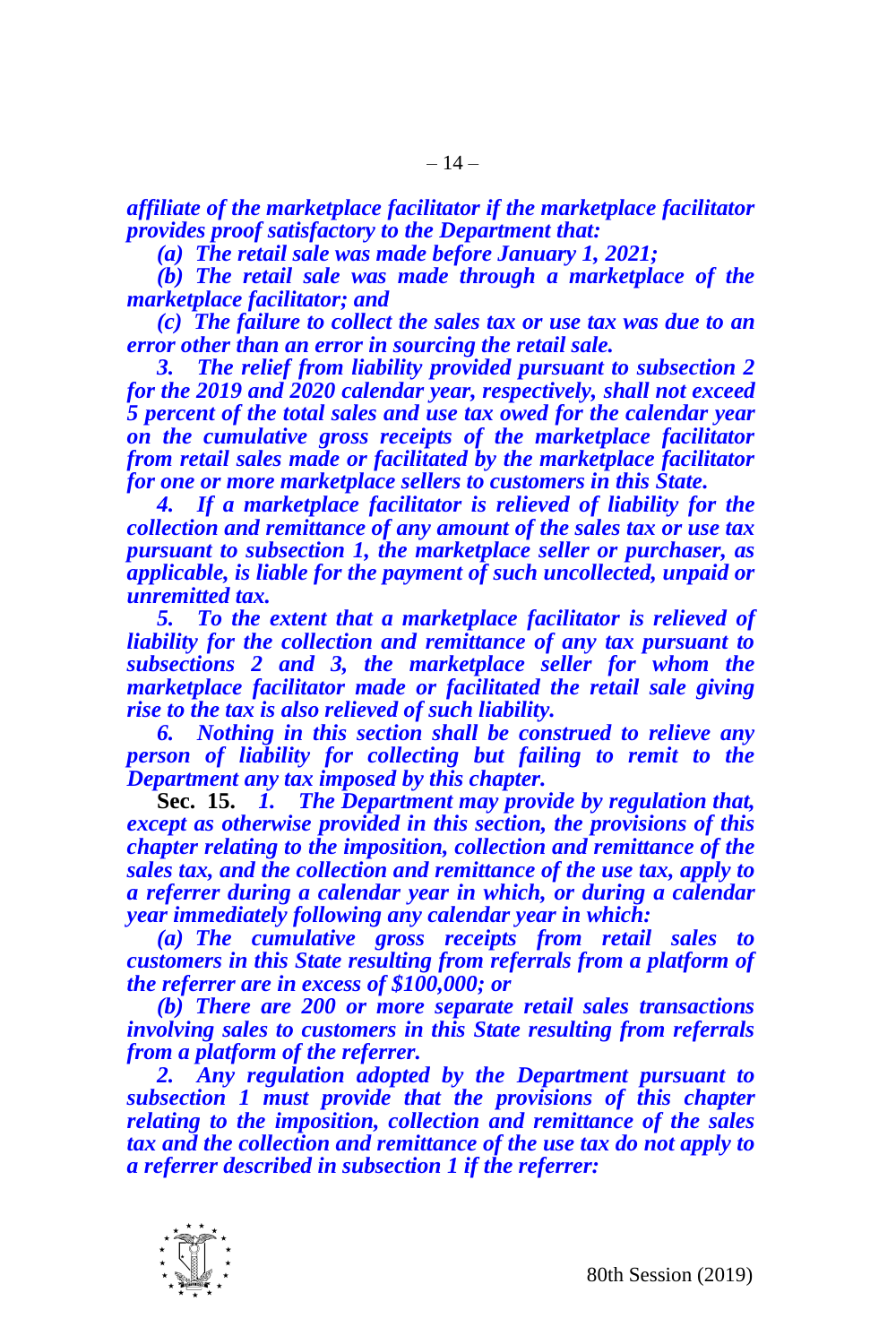*(a) Posts a conspicuous notice on each platform of the referrer that includes all of the following:*

*(1) A statement that sales and use tax is due on certain purchases;*

*(2) A statement that the marketplace seller from whom the person is purchasing on the platform may or may not collect and remit sales and use tax on a purchase;*

*(3) A statement that Nevada requires the purchaser to pay sales or use tax and file a sales and use tax return if sales or use tax is not collected at the time of the sale by the marketplace seller;*

*(4) Information informing the purchaser that the notice is provided under the requirements of this section; and*

*(5) Instructions for obtaining additional information from the Department regarding whether and how to remit sales and use tax;*

*(b) The referrer provides a monthly notice to each marketplace seller to whom the referrer made a referral of a potential customer located in this State during the previous calendar year, which monthly notice shall contain all of the following:*

*(1) A statement that Nevada imposes sales and use tax on retail sales in this State;*

*(2) A statement that a marketplace facilitator or other*  retailer making retail sales in this State must collect and remit *sales and use tax; and*

*(3) Instructions for obtaining additional information from the Department regarding the collection and remittance of sales and use tax; and*

*(c) The referrer provides the Department with periodic reports in an electronic format and in the manner prescribed by the Department, which reports contain all of the following:*

*(1) A list of marketplace sellers who received a notice from the referrer pursuant to paragraph (b);*

*(2) A list of marketplace sellers that collect and remit sales and use tax and that list or advertise the marketplace seller's products for sale on a platform of the referrer; and*

*(3) An affidavit signed under penalty of perjury from an officer of the referrer affirming that the referrer made reasonable efforts to comply with the applicable sales and use tax notice and reporting requirements of this subsection.*

*3. Any regulations adopted by the Department pursuant to subsection 1 must provide that in administering the provisions of this chapter, the Department shall construe the terms "seller,"* 

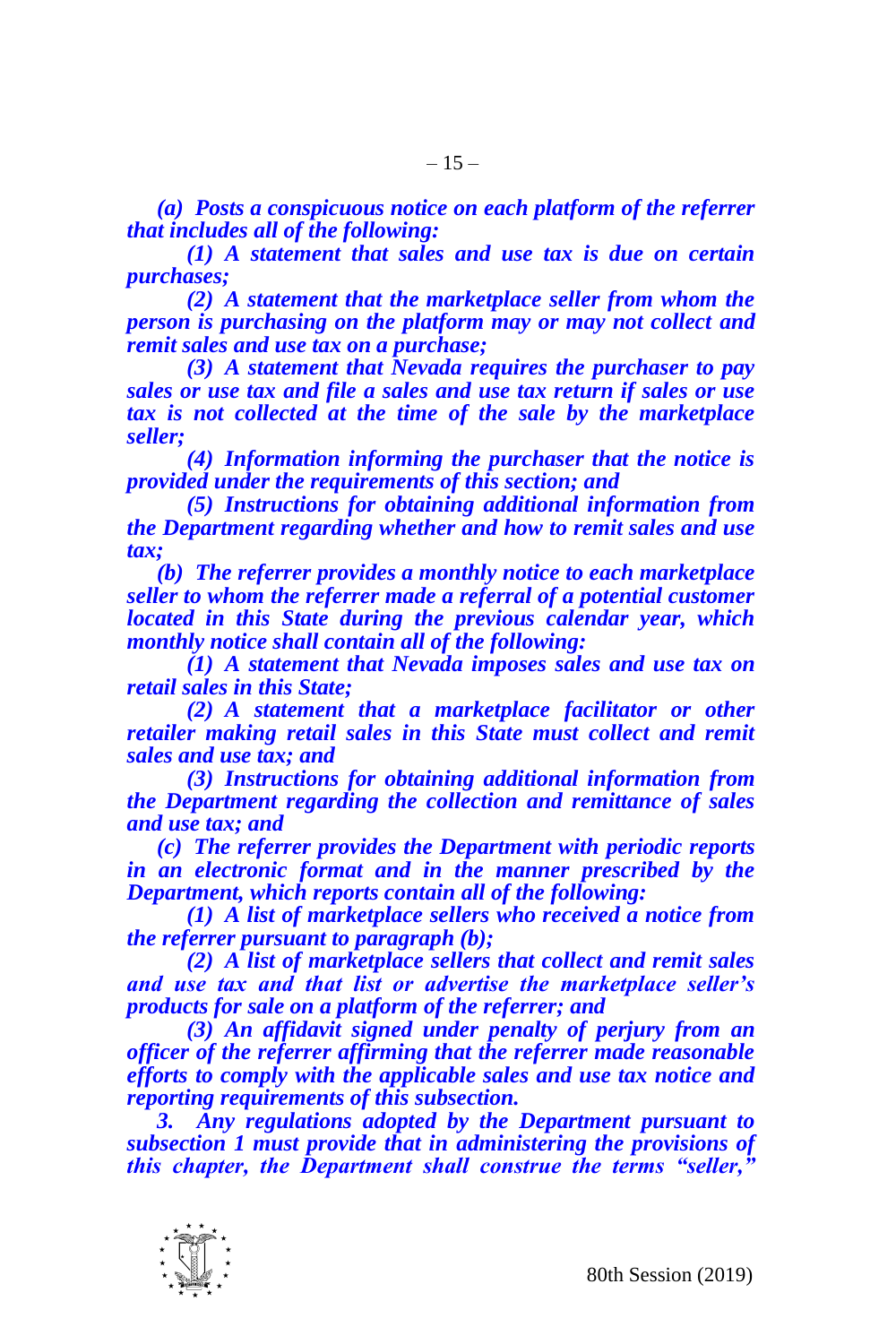*"retailer" and "retailer maintaining a place of business in this State" in accordance with the provisions of this section.*

*4. Any regulations adopted by the Department pursuant to subsection 1 must apply only to referrals by a referrer and shall not preclude the applicability of other provisions of this chapter to a person who is a referrer and is also a retailer, a marketplace facilitator or a marketplace seller.*

*5. As used in this section:*

*(a) "Platform" means an electronic or physical medium, including, without limitation, an Internet site or catalog, that is owned, operated or controlled by a referrer.*

*(b) "Referral" means the transfer through telephone, Internet link or other means by a referrer of a potential customer to a retailer or seller who advertises or lists products for sale on a platform of the referrer.*

*(c) "Referrer":*

*(1) Means a person who does all of the following:*

*(I) Contracts or otherwise agrees with a retailer, seller or marketplace facilitator to list or advertise for sale a product of the retailer, seller or marketplace facilitator on a platform, provided such listing or advertisement identifies whether or not the retailer, seller or marketplace facilitator collects sales and use tax;*

*(II) Receives a commission, fee or other consideration from the retailer, seller or marketplace facilitator for the listing or advertisement;*

*(III) Provides referrals to a retailer, seller or marketplace facilitator, or an affiliate of a retailer, seller or marketplace facilitator; and*

*(IV) Does not collect money or other consideration from the customer for the transaction.*

*(2) Does not include:*

*(I) A person primarily engaged in the business of printing or publishing a newspaper; or*

*(II) A person who does not provide the retailer's, seller's or marketplace facilitator's shipping terms and who does not advertise whether a retailer, seller or marketplace facilitator collects sales or use tax.*

**Sec. 16.** *1. Nothing in sections 10 to 16, inclusive, of this act shall be construed to create any remedy or private right of action against a marketplace facilitator.*

*2. A marketplace facilitator that is required to collect taxes imposed by this chapter is immune from civil liability for claims*